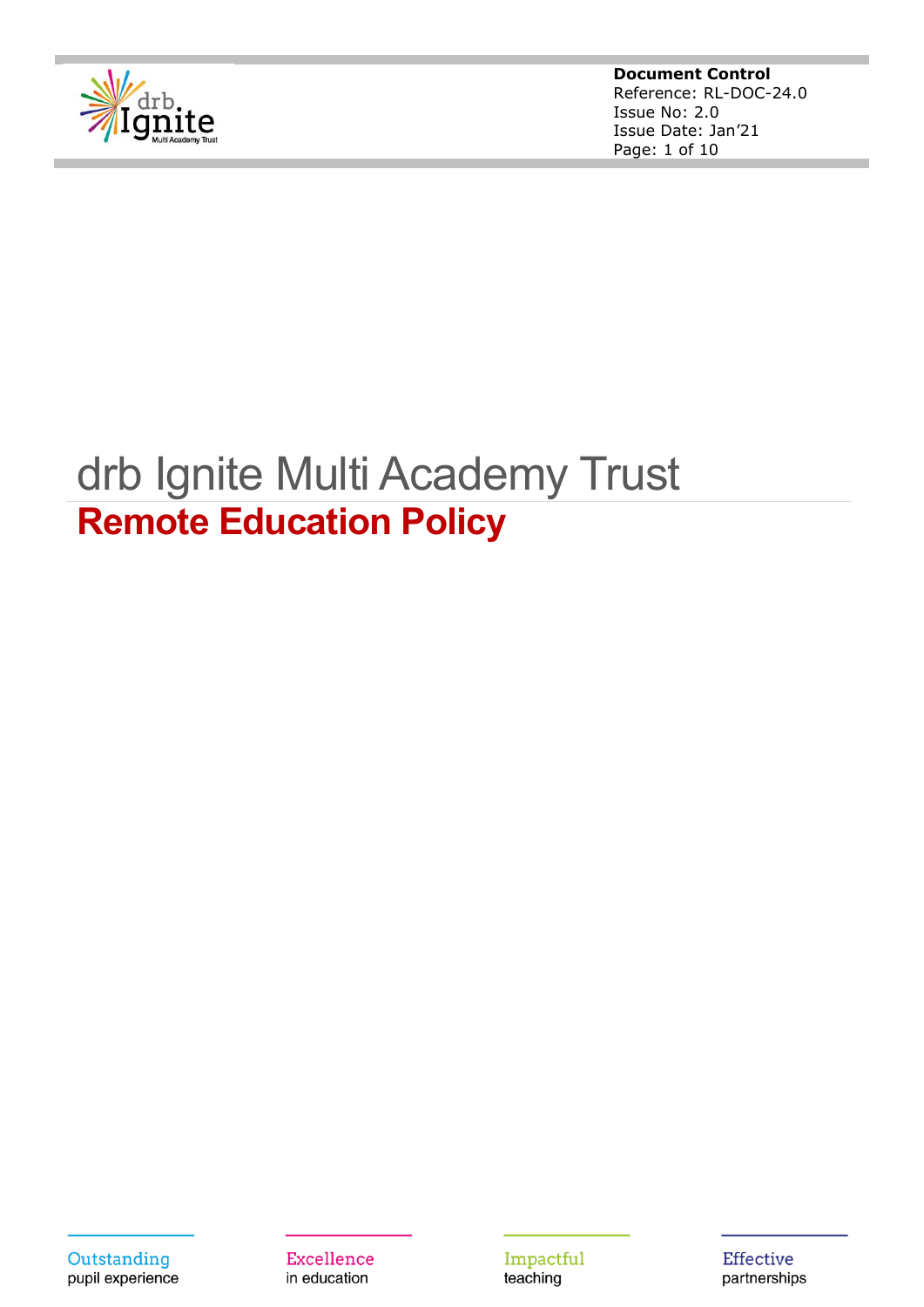

**Document Control** Reference: RL-DOC-24.0 Issue No: 2.0 Issue Date: Jan'21 Page: 2 of 10

# **Statement of intent**

The coronavirus (COVID-19) pandemic is an unprecedented challenge for the Trust, our wider school system and the traditional approach to delivering education. The impact of the pandemic has necessitated many pupils being out of school and this will continue to be the case for some pupils, in line with the legal requirements and government guidance in place to tackle the virus.

The Trust and its schools continue to respond to this with a strong and proactive commitment to providing remote education, in challenging and uncertain circumstances and in line with the Coronavirus Act 2020 – Provision of Remote Education Continuity Direction.

[https://assets.publishing.service.gov.uk/government/uploads/system/uploads/attachment\\_dat](https://assets.publishing.service.gov.uk/government/uploads/system/uploads/attachment_data/file/923539/Remote_Education_Temporary_Continuity_Direction_-__Explanatory_Note.pdf) [a/file/923539/Remote\\_Education\\_Temporary\\_Continuity\\_Direction\\_-\\_\\_Explanatory\\_Note.pdf](https://assets.publishing.service.gov.uk/government/uploads/system/uploads/attachment_data/file/923539/Remote_Education_Temporary_Continuity_Direction_-__Explanatory_Note.pdf)

and the latest DfE guidance:

[https://assets.publishing.service.gov.uk/government/uploads/system/uploads/attachment\\_dat](https://assets.publishing.service.gov.uk/government/uploads/system/uploads/attachment_data/file/950510/School_national_restrictions_guidance.pdf) [a/file/950510/School\\_national\\_restrictions\\_guidance.pdf](https://assets.publishing.service.gov.uk/government/uploads/system/uploads/attachment_data/file/950510/School_national_restrictions_guidance.pdf)

Due to the progression of the pandemic, schools have needed to adapt their teaching and learning to meet a range of potential scenarios of pupils and staff isolating at home or a further national lockdown where schools are closed for attendance to the majority of pupils. The key principles of the Trust's *Remote Learning Programme* are that it is consistent and embedded across all schools as part of regular day-to-day routine to ensure smooth transition in the event of pupils and teachers isolating or entering lockdown restrictions. This will enable pupils who are learning remotely to access learning and teaching that is in line with an age appropriate school curriculum whilst ensuring their safety and wellbeing is safeguarded.

# **Policy purpose**

This Policy covers three main areas:

- learning and teaching at home
- parent partnership, involvement and engagement
- support for teachers, support staff and school leaders

## **What we are seeking to achieve**

We are living in extraordinary times and we understand that remote learning and teaching will be different. We also know that this is a new and evolving situation and that we must be both ambitious for our learners, yet realistic too. In addition to supporting wellbeing, a key goal during this pandemic period will be to maintain engagement in learning, with approaches that are appropriate to children in different age groups; in different home circumstances; and with different levels of digital connectivity. Not all learning, however, will be done online or through digital channels or platforms. We recognise that there are many other learning resources and activities, including books, television, radio, and creative activities that will help with learning at home.

Excellence in education

Impactful teaching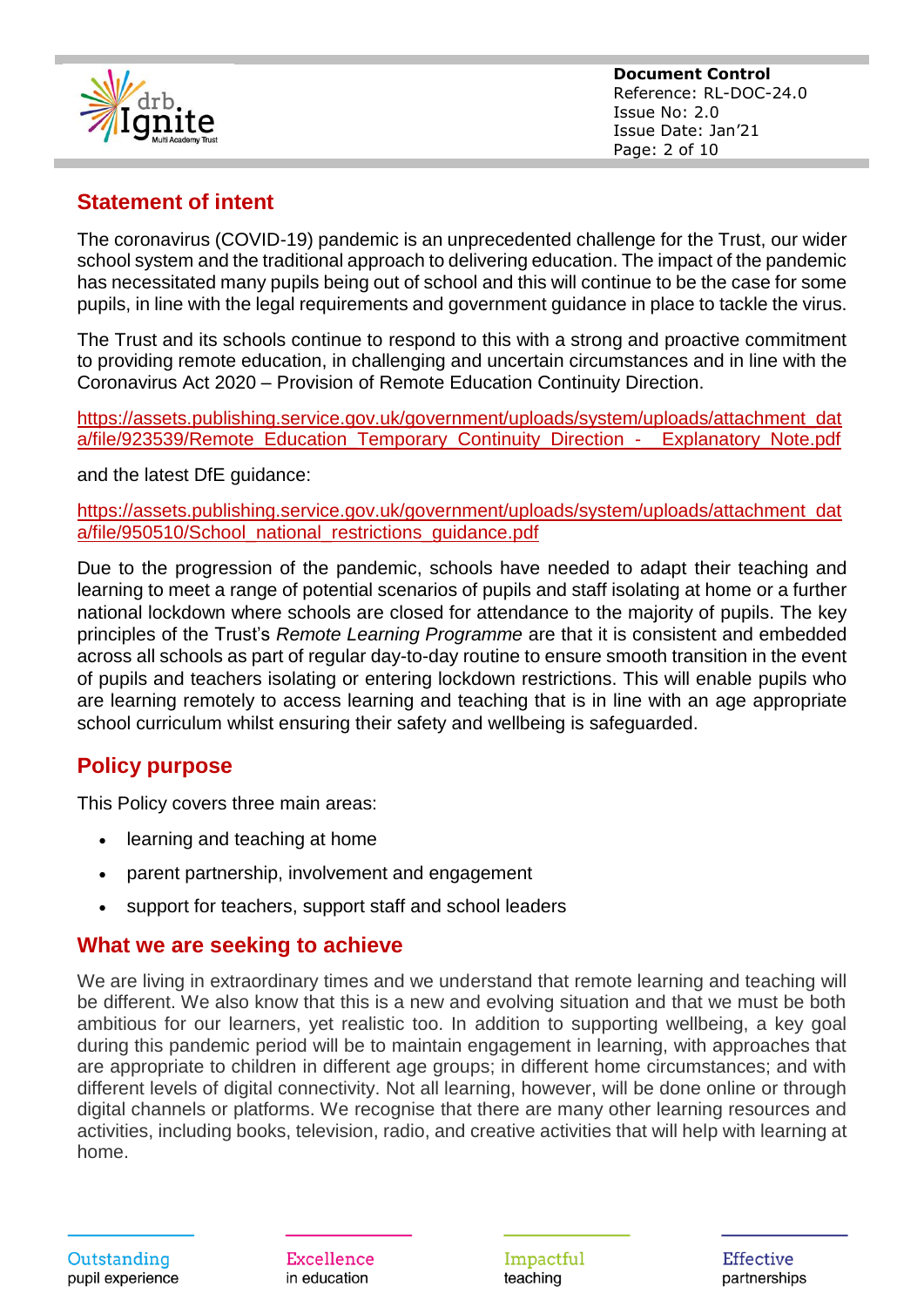

**Document Control** Reference: RL-DOC-24.0 Issue No: 2.0 Issue Date: Jan'21 Page: 3 of 10

# **Trust definition of remote learning**

Remote learning is the provision of education where pupils and teachers are not able to be in the same physical space. Remote learning can be provided through a variety of different mediums including, but not confined to:

- online live lessons
- prerecorded lessons
- paper-based provision.

It is used to ensure continued access to an appropriate education during periods where pupils are unable to attend school for face-to-face lessons.

# **Principles of Trust Remote Learning Programme**

The following principles underpin the Trust's Remote Learning Programme:

- Trust protocols are clear, detailed and well-planned to ensure transition to remote learning will be smooth and efficient at individual, group and/or whole school levels;
- remote learning provision is immediately provided to those pupils unable to attend school due to coronavirus related issues and restrictions;
- remote learning is planned carefully, and the provision is sequential;
- remote learning provides access to high quality learning resources, both online and offline;
- remote learning is tailored, in discussion with families, to their particular need e.g. SEND;
- remote learning is still ambitious and pitched adequately to the National Curriculum expectations;
- remote learning provision will meet government expectations for learning time each day, in line with school-based provision;
- remote learning will provide frequent and clear explanations of new content;
- regular checks and assessments of pupil work will be carried out with developmental feedback provided to ensure pupil progress;
- schools will provide learning resources that support access at home. This may include devices, access to Wi-Fi, stationary and paper;
- regular *pupil checks* will ensure that pupils are engaging with remote learning and where it is identified that they are not, action will be taken immediately.

## **Impact for pupils**

Remote learning provides a continuation of learning to limit the disruption caused by school/class closures and the removal of direct face-to-face teaching. When this occurs, remote learning also provides a regular safeguarding link that supports wellbeing, maintains important teacher/pupil relationships and allows for effective feedback between teachers and pupils.

Excellence in education

Impactful teaching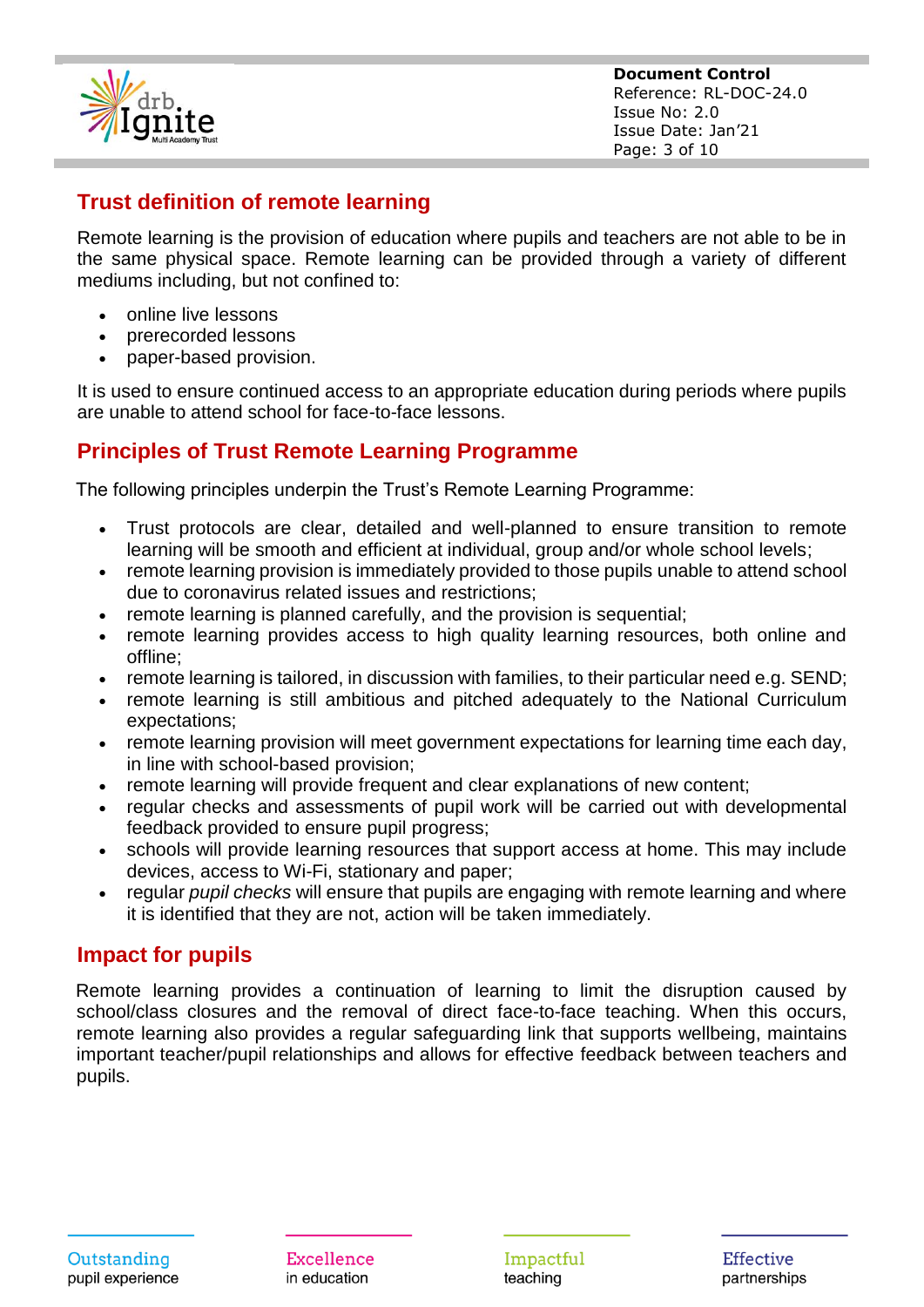

**Document Control** Reference: RL-DOC-24.0 Issue No: 2.0 Issue Date: Jan'21 Page: 4 of 10

## **Learning at home – equity of support**

The Trust is very aware that the current situation is likely to affect disproportionately the most disadvantaged children in our schools. Against this background, the Trust will work with headteachers to provide the flexibility they need to redirect resources aimed at closing the attainment gap to help mitigate the impact of school closures on our most vulnerable children and families.

## **EYFS and Key Stage One**

Younger children in EYFS and Key Stage 1 will require high levels of parental involvement to support their engagement with remote education, which makes digital provision a particular challenge for this age group. We therefore do not expect that solely digital means will be used to teach our youngest pupils remotely

## **Special Educational Needs**

For pupils with SEND, their teachers are best-placed to know how the pupil's needs can be most effectively met to ensure they continue to make progress even if they are not able to be in school due to self-isolating. The requirement for schools to use their best endeavours to secure the special educational provision called for by the pupils' special educational needs remains in place. Trust schools will work collaboratively with families, putting in place reasonable adjustments as necessary, so that pupils with SEND can successfully access remote education alongside their peers.

## **Vulnerable children**

Where individual pupils who are self-isolating are within the DfE definition of *vulnerable*, schools will have systems in place to keep in contact with them. When a vulnerable child is asked to self-isolate, schools will notify their social worker (if they have one). School leaders will then agree with the social worker the best way to maintain contact and offer support to the child. Schools will also have in place procedures to check if:

- the child is able to access remote education support
- to support them to access it (as far as possible)
- to regularly check if they are doing so.

# **Operational planning**

In line with government guidance:

**[https://assets.publishing.service.gov.uk/government/uploads/system/uploads/attachm](https://assets.publishing.service.gov.uk/government/uploads/system/uploads/attachment_data/file/950510/School_national_restrictions_guidance.pdf) [ent\\_data/file/950510/School\\_national\\_restrictions\\_guidance.pdf](https://assets.publishing.service.gov.uk/government/uploads/system/uploads/attachment_data/file/950510/School_national_restrictions_guidance.pdf)**

the remote education provided by the Trust will be equivalent in length to the core teaching pupils would receive in school and will include both recorded or live direct teaching time, and time for pupils to complete tasks and assignments independently.

Excellence in education

Impactful teaching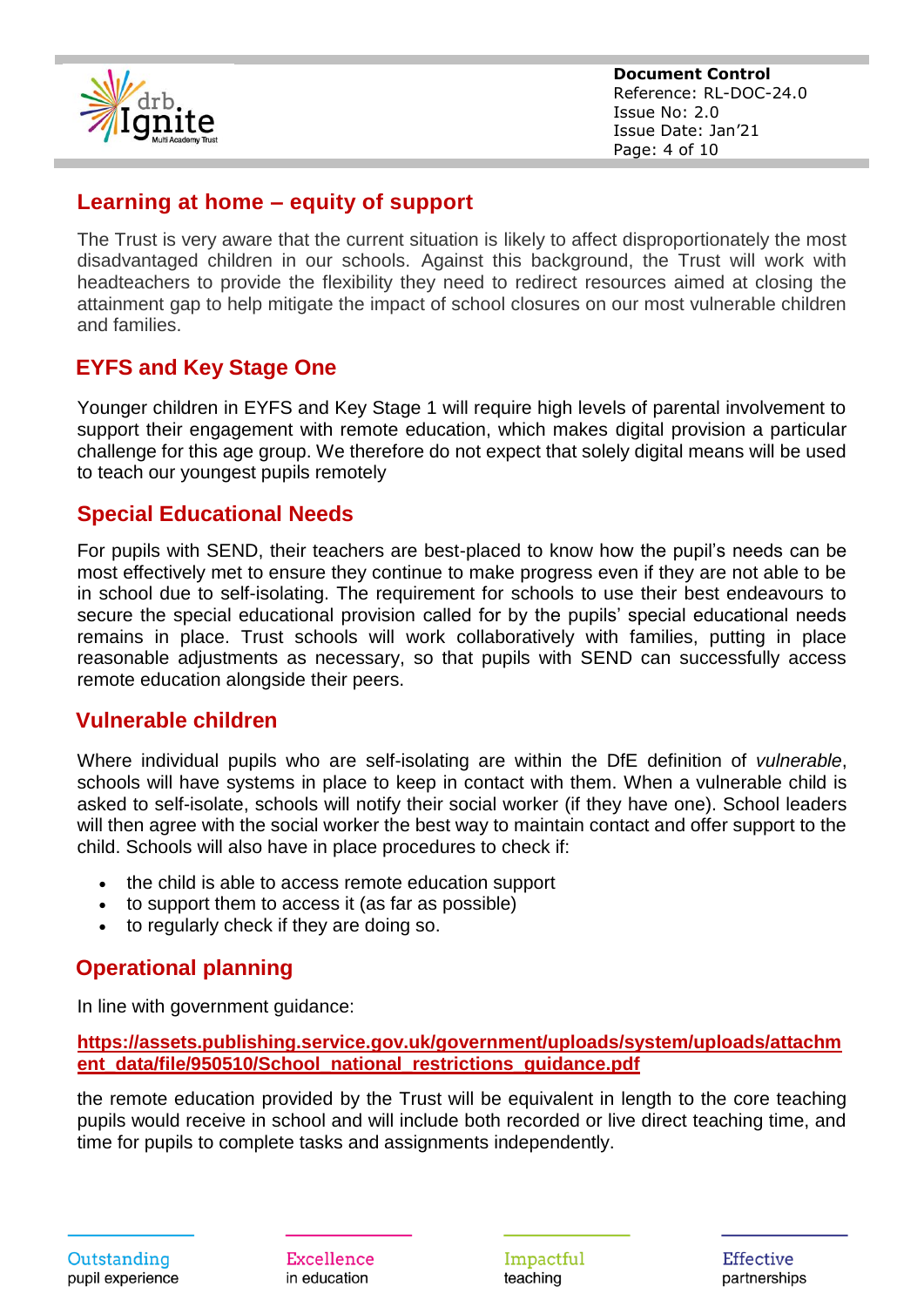

The amount of remote education provided will be, as a minimum:

- Key Stage 1: 3 hours a day with less for younger children
- Key Stage 2: 4 hours a day

Learning and teaching will be meaningful and ambitious each day in an appropriate range of subjects.

#### **1. For individual or small group isolation**

Daily learning will be provided to be equivalent in length to the core teaching pupils would receive in school. Information will be provided with a weekly timetable and daily communications from school staff via individual school online learning platforms and website. A list of additional websites to support learning will also be available on school websites under the specific *Covid-19 TAB* .

#### **2. A whole bubble/year group isolation or national lockdown**

Daily learning will be provided to be equivalent in length to the core teaching pupils would receive in school. Information will be provided with a weekly timetable and daily communications from school staff via individual school online learning platforms and website. Initial learning packs (online and/or paper based) will be provided for the first 72 hours of the lockdown/isolation period. The teaching input will then be provided through a variety of highquality methods using an appropriate blend of:

- live teaching
- pre-recorded input by school staff
- online resources
- video links e.g. The Oaks National Academy and White Rose
- paper based materials (as appropriate)

Direct links to online provision will be provided by schools. A list of additional websites to support learning will be made available on school websites under the specific *Covid-19 TAB*. Where a family cannot access online provision, schools will endeavour to arrange other methods of delivery with individual families.

Arrangements will be in place for completed work to be submitted with regular assessments carried out and feedback provided by school staff.

## **Working in partnership with parents**

The Trust values partnership working with parents at all times. In these exceptional circumstances this is of critical importance to maintaining learning for children. Parents are recognised as a key factor in providing effective and well-planned remote learning opportunities and will be engaged fully in the learning journey at each step. Teachers will make every effort to address any issues parents are facing with learning platforms as soon as possible, so that children's transition from school to remote learning is efficient, simple and straightforward.

Excellence in education

Impactful teaching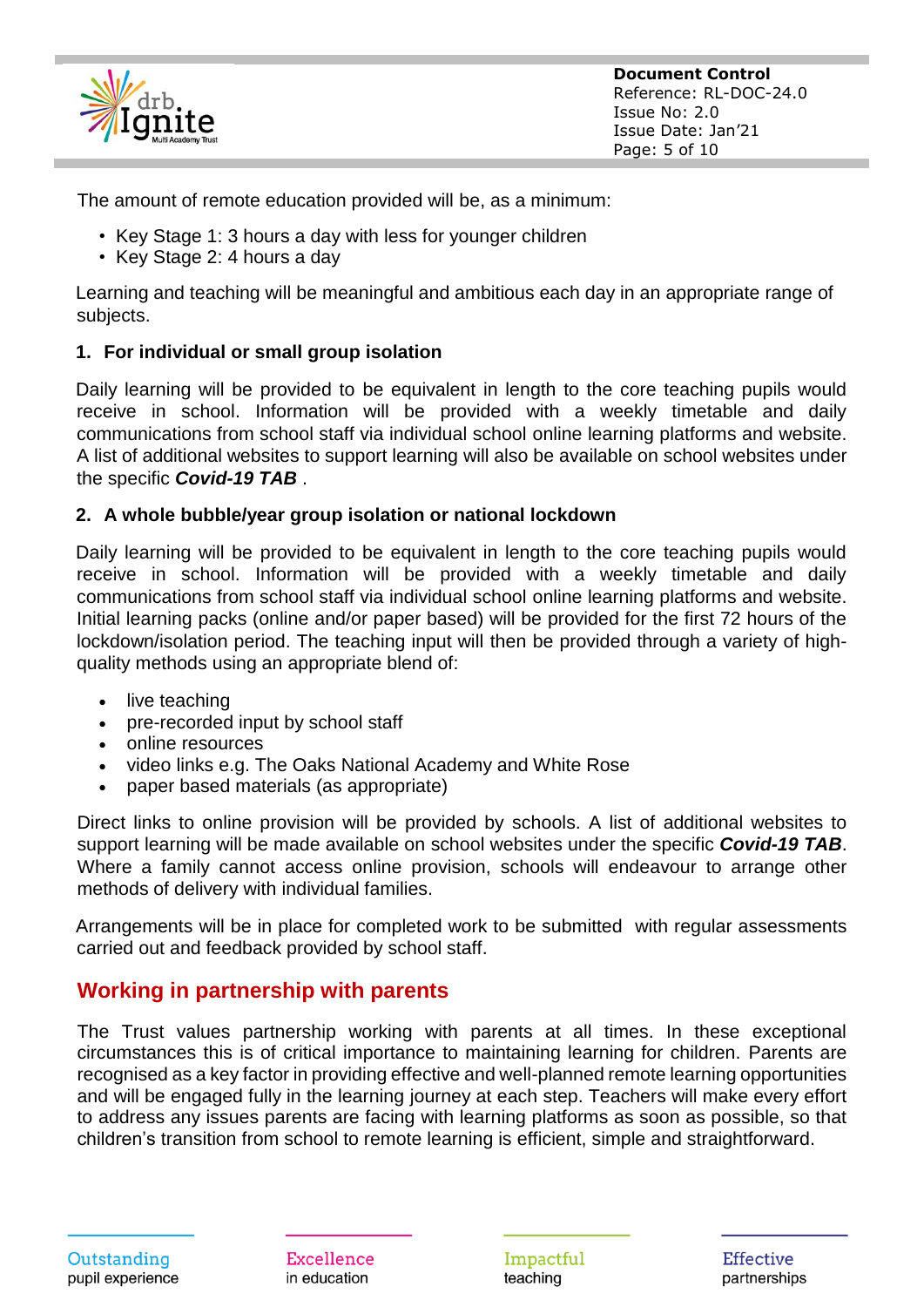

Where barriers to remote learning arise, schools will ensure that parents have clear channels of communication with members of staff, so that these can be overcome as quickly and effectively as possible.

The availability of staff to respond to questions and queries will be communicated to parents to ensure that parents are aware of any staffing capacity issues and senior leaders can ensure that staff workload remains manageable in line with Trust Risk Assessments. If parents feel their school is not providing remote education of a suitable quantity and quality, they are encouraged to, in the first instance, raise their concerns with their child's teacher or headteacher and, if the concerns are not resolved, to report the matter directly to the Trust. Reporting concerns to Ofsted should be a last resort if the matter cannot be resolved.

# **Teachers and support staff**

As required, teachers and support staff who are using online delivery methods will be provided with appropriate training to ensure they feel confident and have the skills to implement the Trust's Remote Learning Programme effectively. Resources and support, including high quality CPD, will be offered on an ongoing basis to:

- demonstrate and share efficient practice within and between schools
- find solutions to issues quickly
- address any areas of complexity
- respond to parental feedback
- respond to staff feedback
- respond to pupil needs
- remove any barriers to pupil engagement quickly.

As far as possible, teachers will transfer what is already known about effective teaching in the live classroom to the remote offer. For example:

- providing frequent, clear explanations of new content, delivered by a teacher or through high-quality curriculum resources
- providing opportunities for interactivity, including questioning, eliciting and reflective discussion
- providing scaffolded practice and opportunities to apply new knowledge
- enabling pupils to receive timely and frequent feedback on how to progress, using digitally-facilitated or whole-class feedback where appropriate
- using assessment to ensure teaching is responsive to pupils' needs and addresses any critical gaps in pupils' knowledge
- avoiding an over-reliance on long-term projects or internet research activities

In this way, the provision and demands of remote learning can be well understood and planned for by all Trust schools in order to be seen as a regular part of the day-to-day routine during the pandemic period.

Excellence in education

Impactful teaching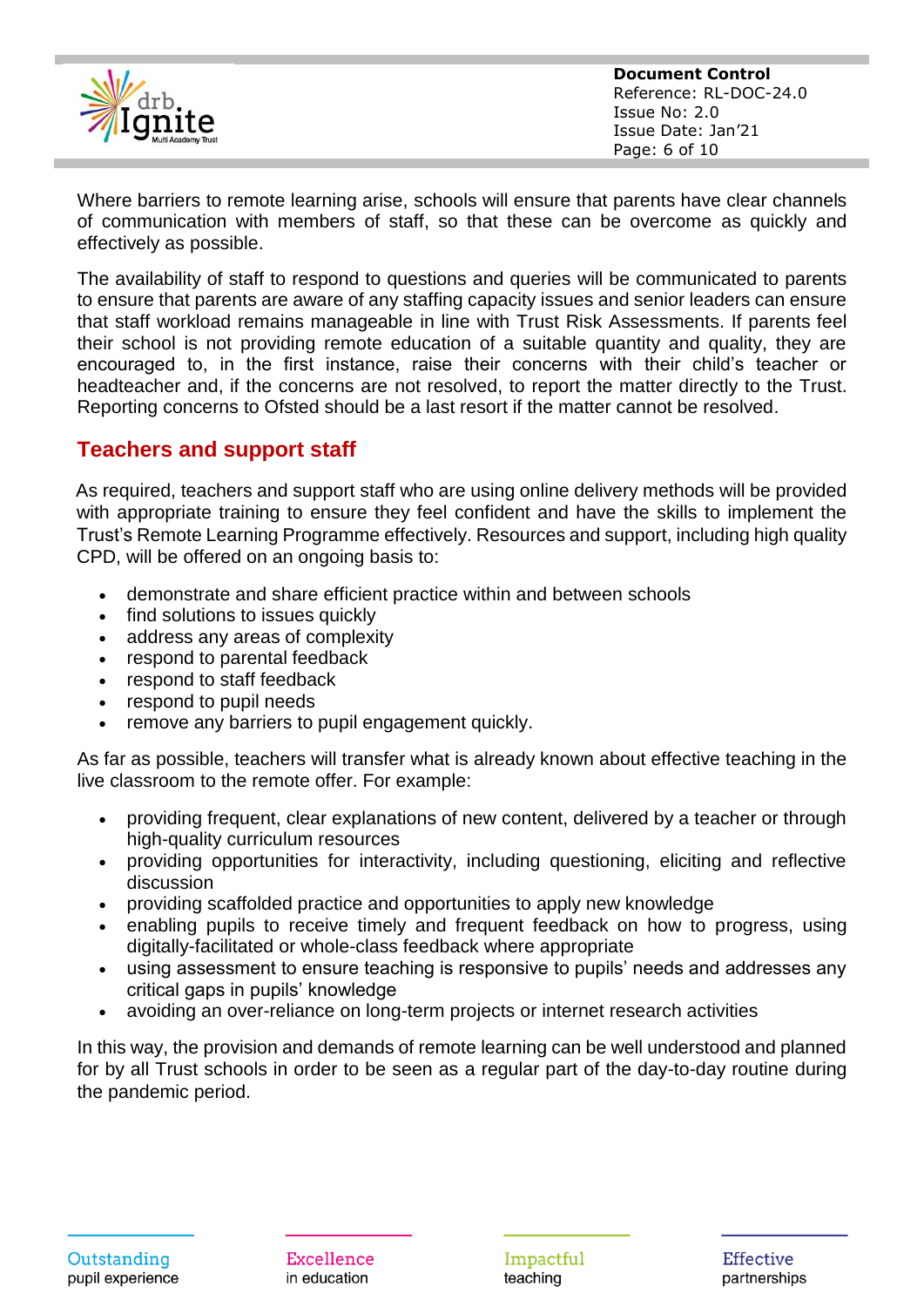

**Document Control** Reference: RL-DOC-24.0 Issue No: 2.0 Issue Date: Jan'21 Page: 7 of 10

# **Trust and school leadership**

The Trust's *Remote Learning Programme* and associated platforms give Trust and school leaders the reassurance that all pupils will have access to quality teaching and learning remotely if and when learning from home becomes necessary. Leaders will be able to monitor pupil engagement and progress with remote learning and can take appropriate steps early where issues are identified.

The Trust, through the Executive Director of School Improvement and his team, will ensure that school leaders also have access to high quality support so that effective strategies and consistent provision can be shared and implemented across all Trust schools and any barriers to pupil learning can be identified and responded to as quickly as possible. Remote learning provision outcomes and pupil progress will be monitored by Trustees to ensure expectations are met and reports will be made to them through the Trust Improvement Board and the Achievement, Support and Scrutiny Sub-committee. Trustees and school leaders will use the DfE *Review Your Remote Education Provision Tool* to support the monitoring and review of expectations.

## **Expectations for schools**

In developing remote education, schools will work with the Trust to:

- teach a planned and well-sequenced curriculum so that knowledge and skills are built incrementally, with a good level of clarity about what is intended to be taught and practised in each subject so that pupils can progress through the curriculum
- select a digital platform for remote education provision that will be used consistently across the Trust in order to allow interaction, assessment and feedback and make sure staff are trained and confident in its use.
- overcome barriers to digital access for pupils by:
	- distributing school-owned laptops accompanied by a user agreement or contract
	- providing printed resources, such as textbooks and workbooks, to structure learning, supplemented with other forms of communication to keep pupils on track or answer questions about work.

NB. It may also be that some pupils who have difficulty engaging in remote education may be considered to be vulnerable children, and therefore eligible to attend provision in person. this is a decision based on local discretion and the needs of the child and their family, as well as a wide range of other factors.

- have systems for checking, daily, whether pupils are engaging with their work, and work with families to rapidly identify effective solutions where engagement is a concern.
- identify a named senior leader with overarching responsibility for the quality and delivery of remote education, including that provision meets expectations for remote education.
- publish information for pupils, parents and carers about their remote education provision on their website.

Excellence in education

Impactful teaching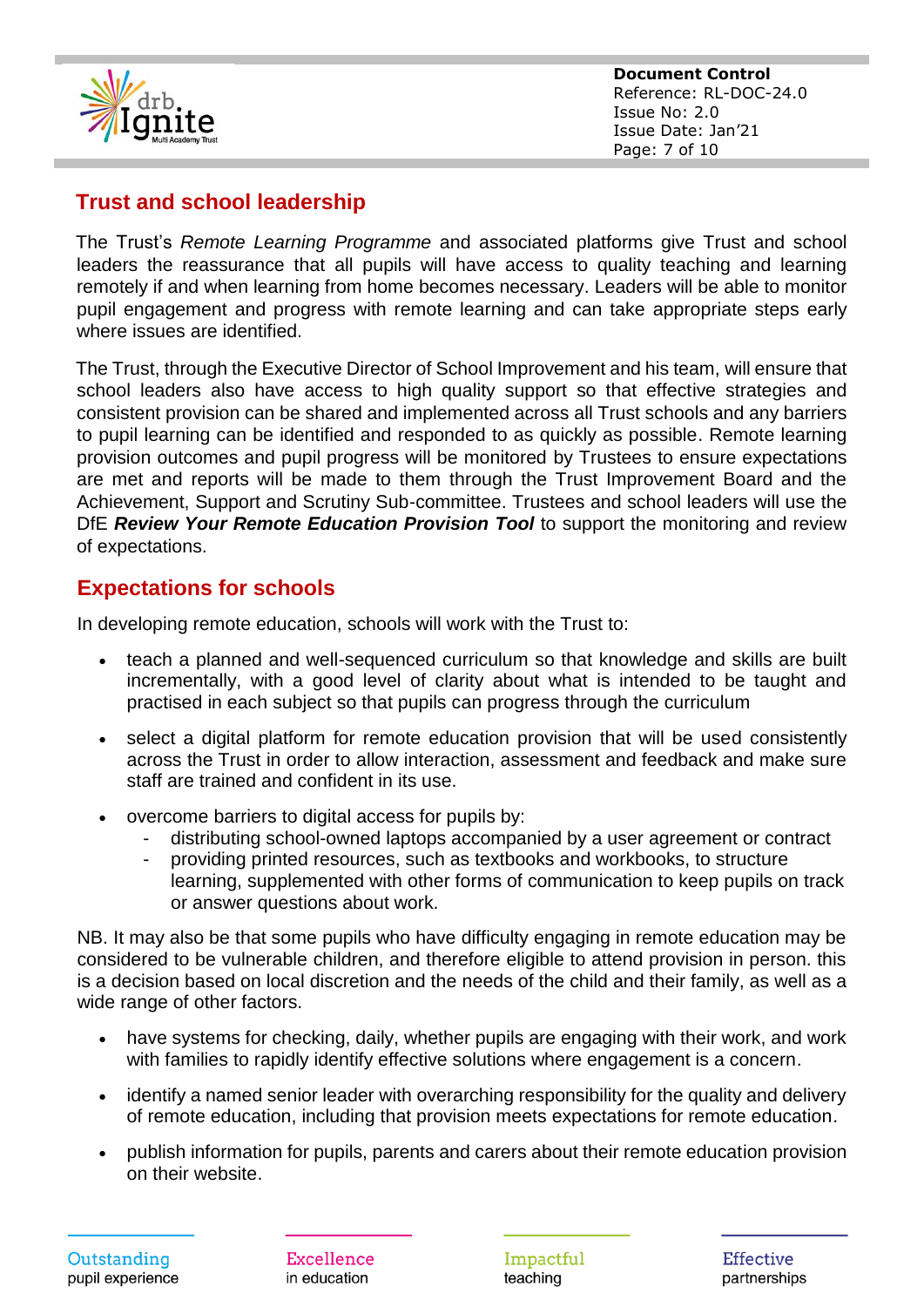

- Guidance will be designed to build upon prior learning and further extend pupils' understanding and knowledge. This will be complemented by additional resources, which will be published on school online platforms. Where pupils cannot access online platforms, other bespoke arrangements will be made in partnership with parents and families.
- A schedule of regular assessments will adopted to ensure regular feedback to pupils is provided and that pupils are making the required progress.

In the event of a bubble or wider lockdown, schools will initially provide an immediate learning pack which will allow time for teachers to prepare and move to the online learning platform. The full curriculum offer will be in place within 72 hours of any national lockdown announcement.

For the remainder of the period of isolation:

- Learning provision will be provided each day for a broad and balanced curriculum.
- Regular assessments will be carried out and feedback provided to pupils.
- The lessons provided may also be linked to other online providers such as The Oaks National Academy and White Rose.
- Activities for children to carry out following input will be provided, taking into consideration pupils' circumstances and individual needs, for example younger pupils and pupils with SEND.

# **Expectations for parents and pupils**

The expectations placed on parents and pupils will ensure effective learning. With the support of parents, pupils will:

- complete and submit work in line with the guidance provided by the school.
- seek help and support where needed.
- alert staff if unable to complete the work set.
- access learning and work in a comfortable space.
- use technology provided by the school appropriately, understanding it belongs to the school and must be returned.
- ensure school is aware of any issues relating to accessing technology.

Excellence in education

Impactful teaching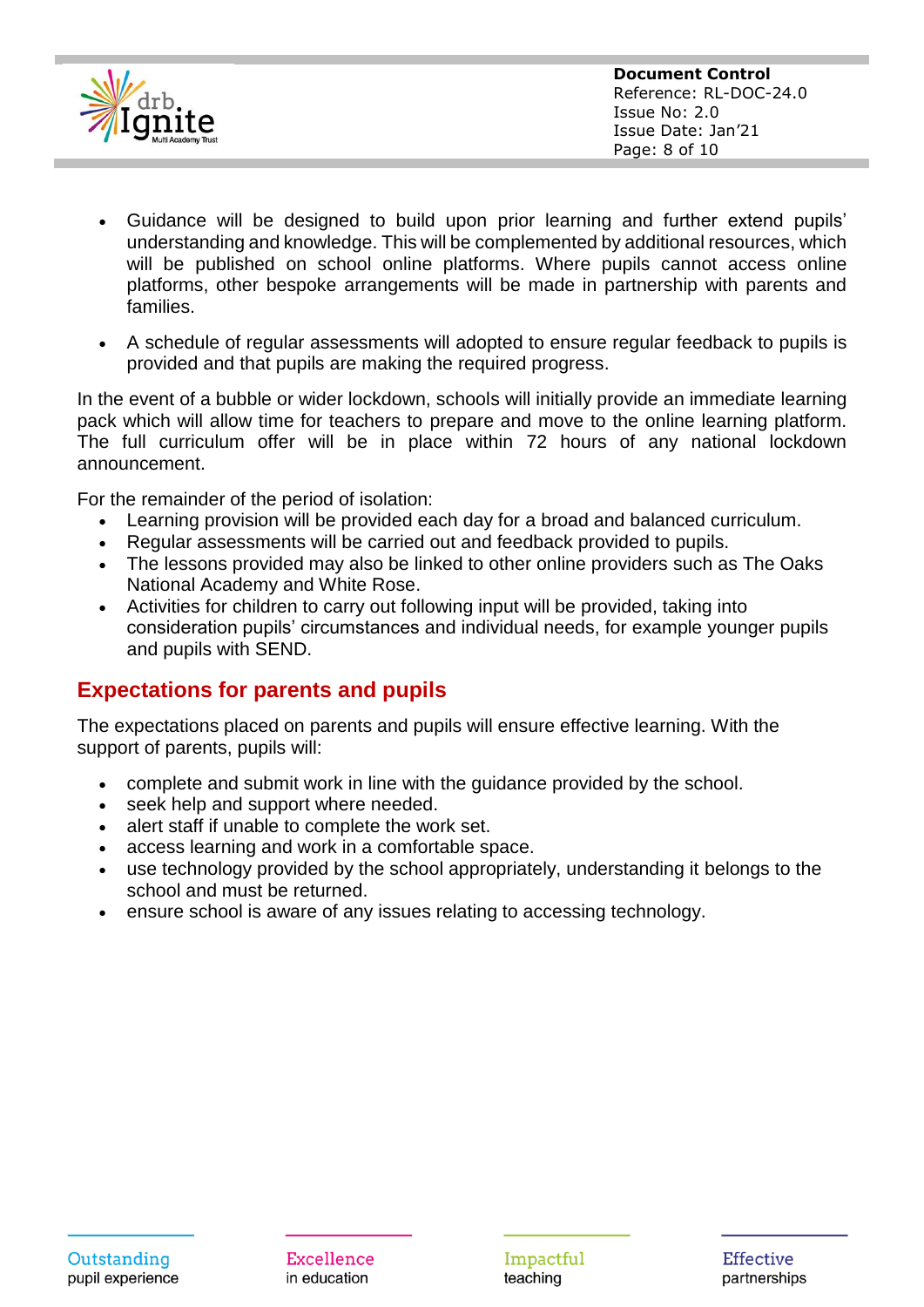

# **Delivering remote learning safely**

All Trust staff understand that safeguarding children is everyone's responsibility. Keeping children safe on line is essential. Children have a right to feel safe and secure on line and cannot learn effectively unless they do so.

To support digital learning the Trust and its schools will work together to ensure:

- KCSIE 2020 statutory guidance is followed (Annex 'C')
- provision of clear guidance and direction for teachers and support staff about the digital platforms that can, and more importantly, cannot be used.
- that online services, functionality, and configurations are made in full recognition of data protection, information security, safeguarding and child protection.

The Trust procedures and protocols in place will ensure a safe and welcoming remote learning experience and should be read alongside the Trust *Child Protection and Safeguarding Policy and Procedures*. Good safeguarding practice will be promoted as follows:

- School reporting routes for concerns are provided to all children, teachers, parents and carers in line with the Trust Child Protection and Safeguarding Policy and Procedures.
- E-Safety resources and practical support shared with parents and carers to respond to harmful or upsetting content and bullying or abuse online.
- Communicate and interact only within the school teaching hours.
- Communicate and interact only through the school office email address, an organised Teams meeting or telephone conversation.
- Use the account set up with your school E-Mail address do not use a personal E-Mail address at any time.
- Use school devices over personal devices where possible.
- Be mindful when sharing personal information.
- Telephone calls for pupils/parents/families needing extra support use the 141 Caller ID hiding mechanism or use a school mobile phone where available.
- GDPR has been a consideration throughout. Parents have provided consent for the use of Teams and have been made aware of how data is stored on the platform.
- The school will carry out, in addition to other communication, a weekly well-being check where members of staff will be expecting to speak to individual pupils.
- Where appropriate, we will inform relevant child protection agencies immediately in the event of specific pupils having to self-isolate.

Excellence in education

Impactful teaching